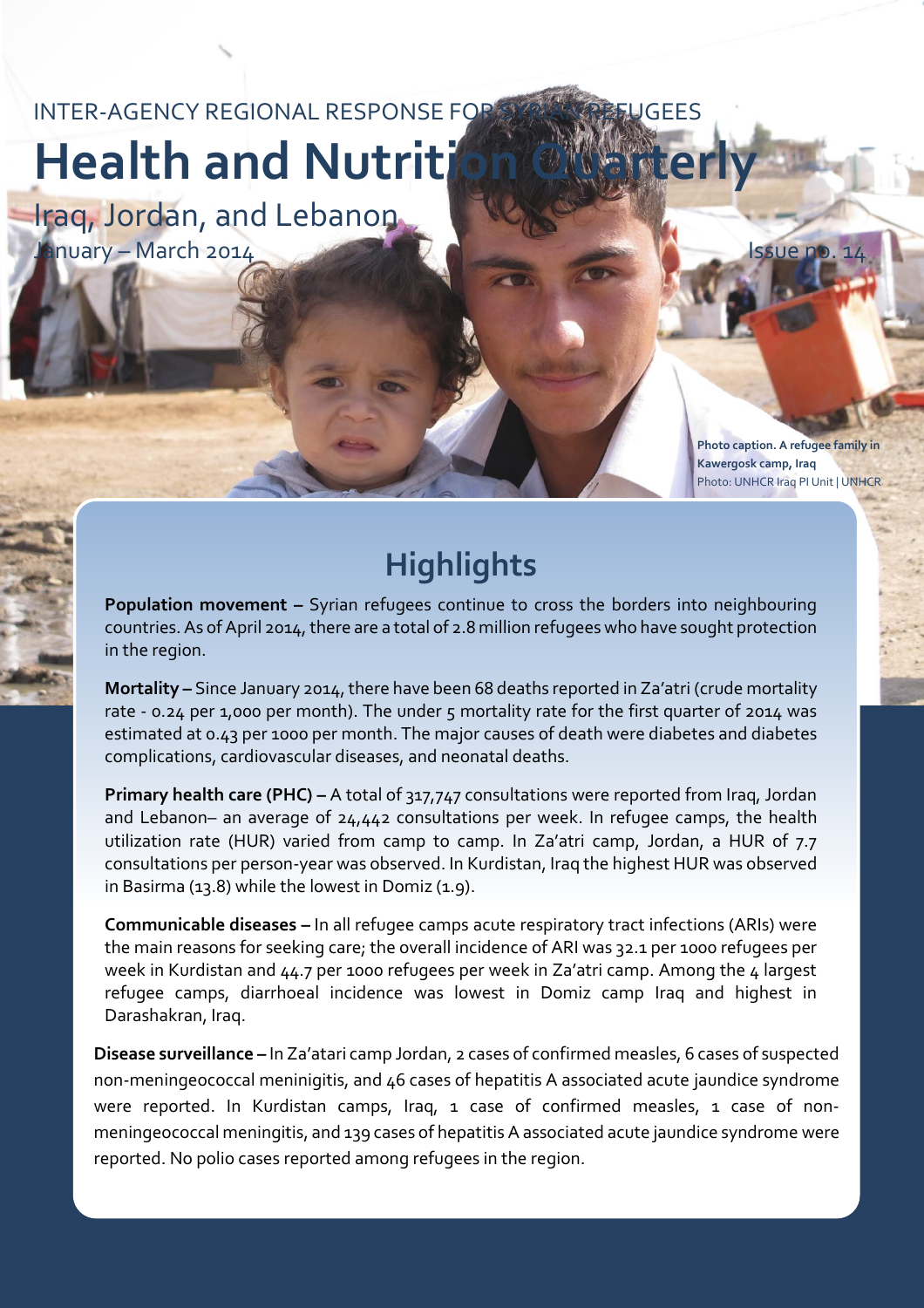#### **Population**

Syrian refugees continue to cross the borders into neighbouring countries. There are a total of 2.8 million refugees who have sought protection in the region. Refugee population by country is: Egypt-137,086, Iraq- 223,113, Jordan- 593,346, Lebanon- 1,056,089, and Turkey- 736,137 (Figure 1). Facilitating access to primary health care (PHC) services for all Syrian refugees is the cornerstone of [the refugee health strategy in all countries.](http://data.unhcr.org/syrianrefugees/download.php?id=5636)



*Figure 1 – Population distribution of refugees by governorate or province in the five most affected countries.* 

#### **Primary Health Care (PHC)**

Reports were received from 7 camps in Iraq, Za'atri camp Jordan and facilities participating in the UNHCR-supported Health Information System (HIS) in Lebanon. Between January and March 2014, Iraq, Jordan, and Lebanon reported a total of 317,747 consultations – an average of 24,442 consultations per week.

In Za'atri camp Jordan, a total of 184,626 primary health consultations were reported. Among the 7 camps in Kurdistan, Iraq, the highest number of consultations were in Domiz camp which recorded 24,248 consultations. Consultations were also reported from Arabat (5,170), Basirma (10,607), Darashakran (15,155), Gawilan (6,727), Kawergosk (13,160), and Qushtapa (4,736) camps. A total of 79,813 consultations were reported in Kurdistan. In Lebanon, among the health facilities participating in HIS, a total of 53,308 PHC consultations were reported. In Za'atri camp Jordan, a health utilisation rate (HUR) of 7.7 consultations per person-year was observed. In Kurdistan, Iraq the highest HUR was observed in Basirma (13.8) while the lowest in Domiz (1.9). Figure 2 shows the trends of HUR since January for all camps.

#### Health utilisation rate per person per year

| 7.7           | 6.9         |
|---------------|-------------|
| Za'atri camp, | Arbat camp, |
| Jordan        | Iraq        |
| 13.8          | 8.9         |
| Basirma       | Darashakran |
| camp, Iraq    | camp, Iraq  |
| 1.9           | 9.7         |
| Domiz camp,   | Gawilan     |
| Iraq          | camp, Iraq  |
| 4.0           | 4.5         |
| Kawergosk     | Qushtapa    |
| camp, Iraq    | camp, Iraq  |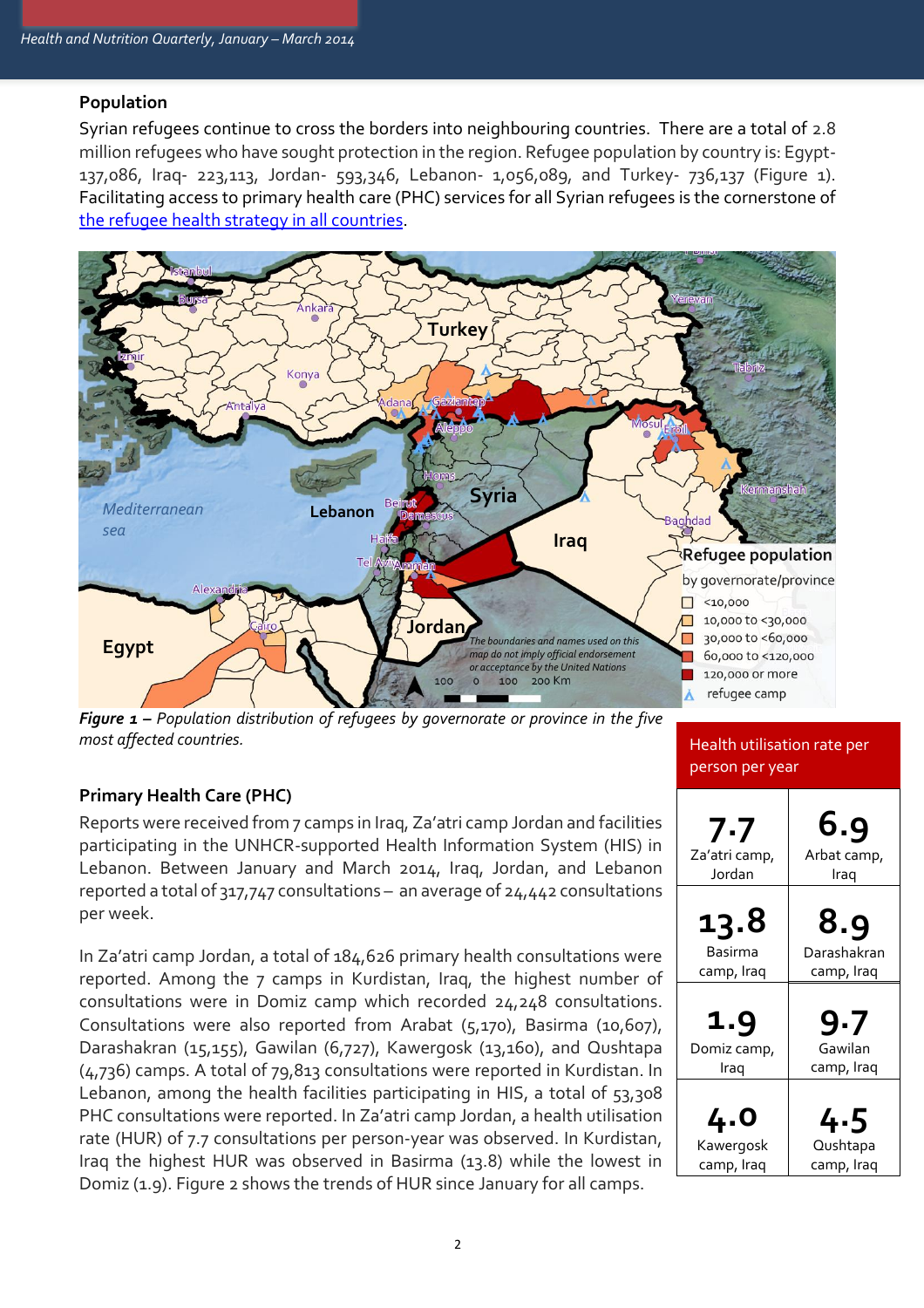



*Figure 2 – Health utilisation rate per person-year by camp, Iraq and Jordan, January – March 2014*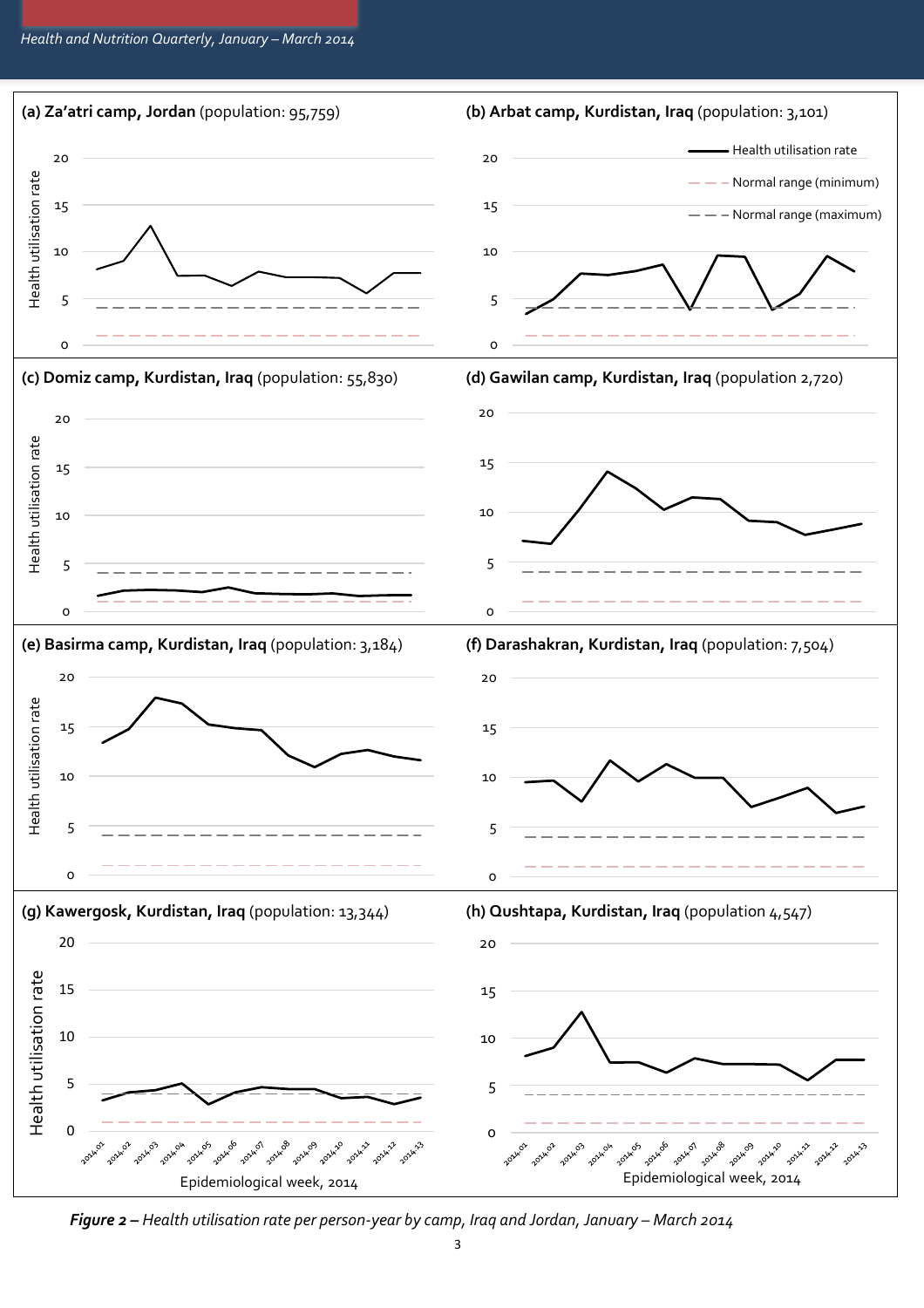#### **Mortality**

Since January 2014, there have been 68 deaths reported in Za'atri (crude mortality rate (CMR) - 0.24 per 1,000 per month). The under 5 mortality rate for the first quarter of 2014 was estimated at 0.43 per 1000 per month. Figure 3 below shows weekly trends of mortality in Za'atri camp. Mortality data was not available for other countries.



| Mortality rate*        | Rate per 1,000 per month (95% confidence interval) |
|------------------------|----------------------------------------------------|
| Crude                  | $0.24(0.19 - 0.30)$                                |
| Under <sub>5</sub>     | $0.43(0.28 - 0.65)$                                |
| Age-specific           |                                                    |
| <1 year                | $1.50(0.94 - 2.38)$                                |
| 1 to <5 years          | $0.10(0.04 - 0.27)$                                |
| $5$ to $<$ 18 years    | $0.05(0.02 - 0.11)$                                |
| 18 to <60 years        | $0.11(0.06 - 0.18)$                                |
| 60+ years              | $3.37(2.33 - 4.88)$                                |
| Quarters (2012 - 2013) |                                                    |
| 2012.Quarter 4         | $0.15(0.09 - 0.26)$                                |
| 2013. Quarter 1        | $0.37(0.30 - 0.45)$                                |
| 2013. Quarter 2        | $0.21(0.17 - 0.27)$                                |
| 2013. Quarter 3        | $0.17(0.13 - 0.22)$                                |
| 2013. Quarter 4        | $0.19(0.15 - 0.24)$                                |
| 2014.Quarter 1         | $0.24(0.19 - 0.30)$                                |

*Table 1 – Mortality indicators for Za'atri refugee camp, Jordan, Jan – Mar 2014*

\*Indicated rates may underestimate true rates if either all deaths were not reported or estimated population of the camp is higher than true camp population. Rates indicated here are preliminary and may be revised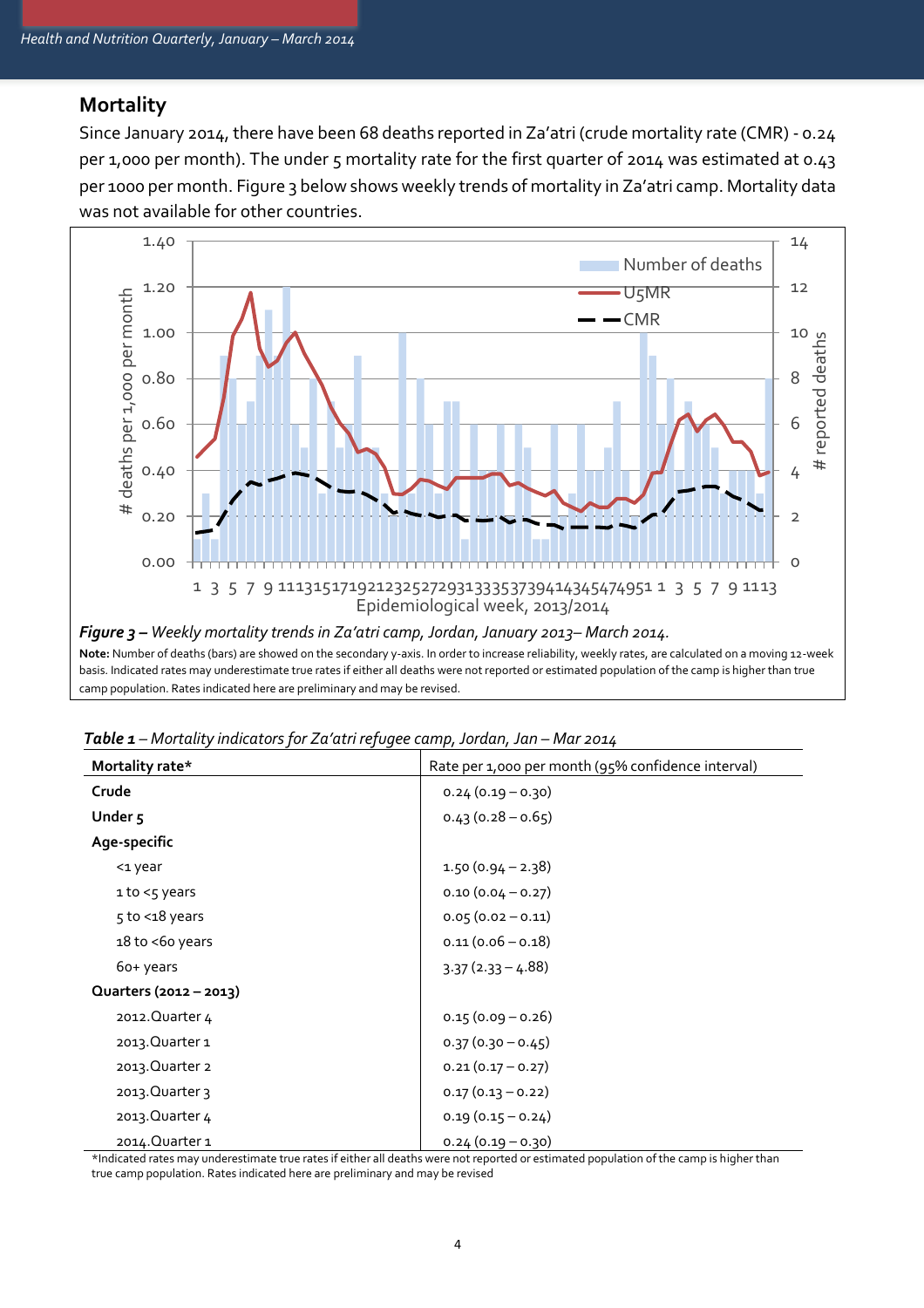

The estimated age-specific mortality was highest among those 60 years or older (3.37 per 1000 per month) followed by infants  $\leq 1$  years (1.50) and lowest among  $5$  to <18 year-olds (0.05) (Table 1).

While the general trends (Table 1, Figure 3) shows an increase in mortality rates in the winter of 2013/2014, the CMR for the first quarter of 2014 only increased slightly compared to preceding quarters and was much lower than the 2013 first quarter CMR of 0.37 per 1000 per month (Figure 4, Table 1). For comparison, according to the World Bank, the estimated CMR for pre-war Syria in 2010 was 0.29 per 1000 per month.

Among the 68 deaths reported, 15 cases (22.4%) had diabetes and diabetes complications, 11 (16.4%) had cardiovascular diseases (with no diabetes), and  $9$  (13.4%) were neonatal deaths (Figure 5). The location of death was health facility 41 (60.3%), community 26 (38.2%); 1 (1.5%) person died on arrival or the way to facility (Figure 6).



*Figure 6 – Mortality by location, Za'atri camp, Jordan, January – March 2014*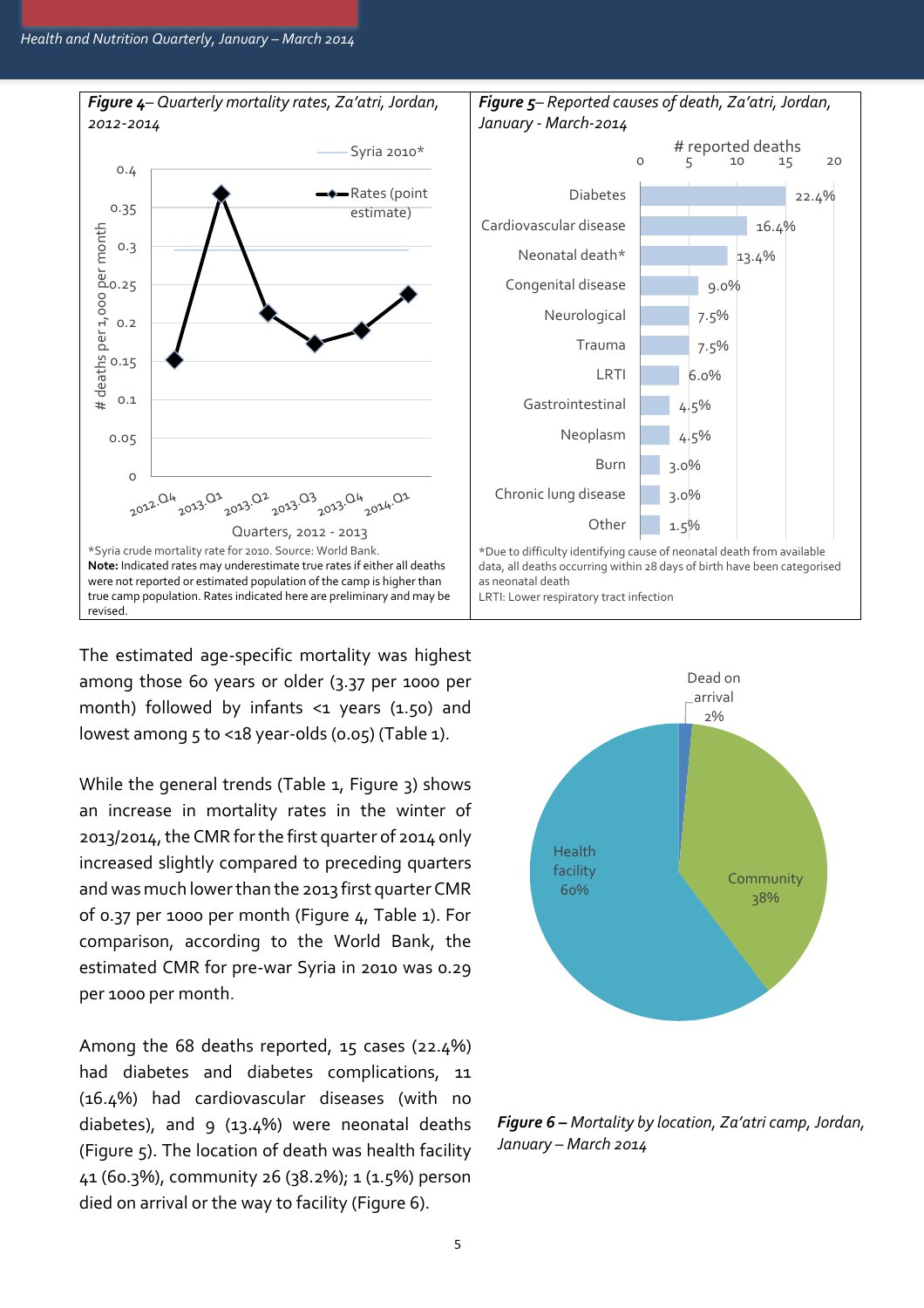#### **Morbidity**

*Communicable diseases***:** Of the 67,712 consultations reported in Kurdistan, Iraq, acute respiratory tract infections (ARIs) (51%) were the number 1 cause of communicable diseases followed by urinary tract infections (5%). The overall incidence of ARI was 32.1 per 1000 refugees per week. Of the 107,696 consultations in Za'tari, Jordan, ARI (51%) was the top cause of illness followed by skin infection (10%). The incidence of ARI was 44.7 per 1000 refugees per week. Figures 6 below show the variations in incidence of ARI among the 4 largest refugee camps reporting data this quarter. Peak incidence of ARI was observed in Darashakran camp between weeks 4 and 8 (Figure 6). Incidence of diarrhoeal diseases also varied by camp. The incidence in the largest 3 camps in Iraq and Za'atri Jordan, is shown in Figure 7 below. Diarrhoeal incidence was lowest in Domiz camp Iraq and highest in Darashakran, Iraq. Peak incidence was observed in week 1 in Darashakran camp.





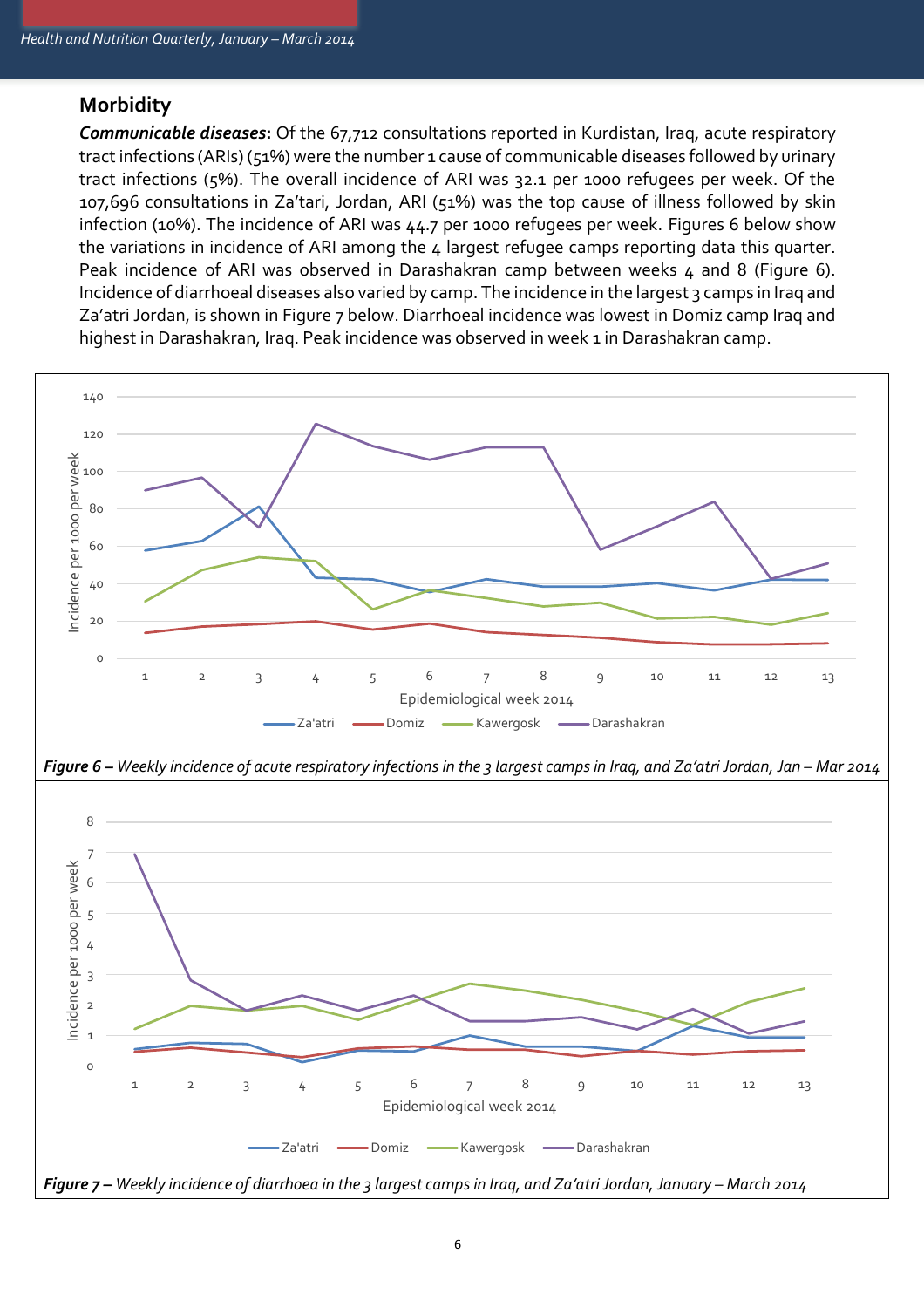In Lebanon, there were 47,403 refugees presenting with communicable diseases reported by primary health care facilities participating in the HIS. Among them, ARI (35%) was the leading cause of morbidity, followed by ear infection (4%) and urinary tract infections (3%) (Figure 8).





*Non-communicable diseases (NCDs)***:** Diabetes, hypertension, cardiovascular conditions and chronic lung diseases (asthma and chronic obstructive pulmonary disease) were the three primary reasons for seeking care. In Za'atri camp, Jordan, of the 62,142 consultations for NCDs, there were 6,754 (10.9%) consultations for hypertension, 6,685 (10.8%) for chronic lung diseases and 6,065 (9.8%) for diabetes (Figure 9).

In the 7 camps in Kurdistan, Iraq, a total of  $4,605$  NCD consultations including  $1,452$  (31.5%) hypertension, 933 (20.3%) diabetes, and 653 (14.2%) cardiovascular diseases were reported (Figure 9).

In Lebanon, PHC facilities participating in the HIS reported 4,547 consultations related to NCDs. Chronic lung diseases were the primary reason for seeking care (1,220 [26.8%]) followed by hypertension (1,142 [25.1%]) and diabetes (920 [20.2%]) (Figure 9).



*Figure 9 – Non-communicable diseases as reported from Za'atri camp (Jordan), Kurdistan camps (Iraq), and Lebanon, January – March 2014*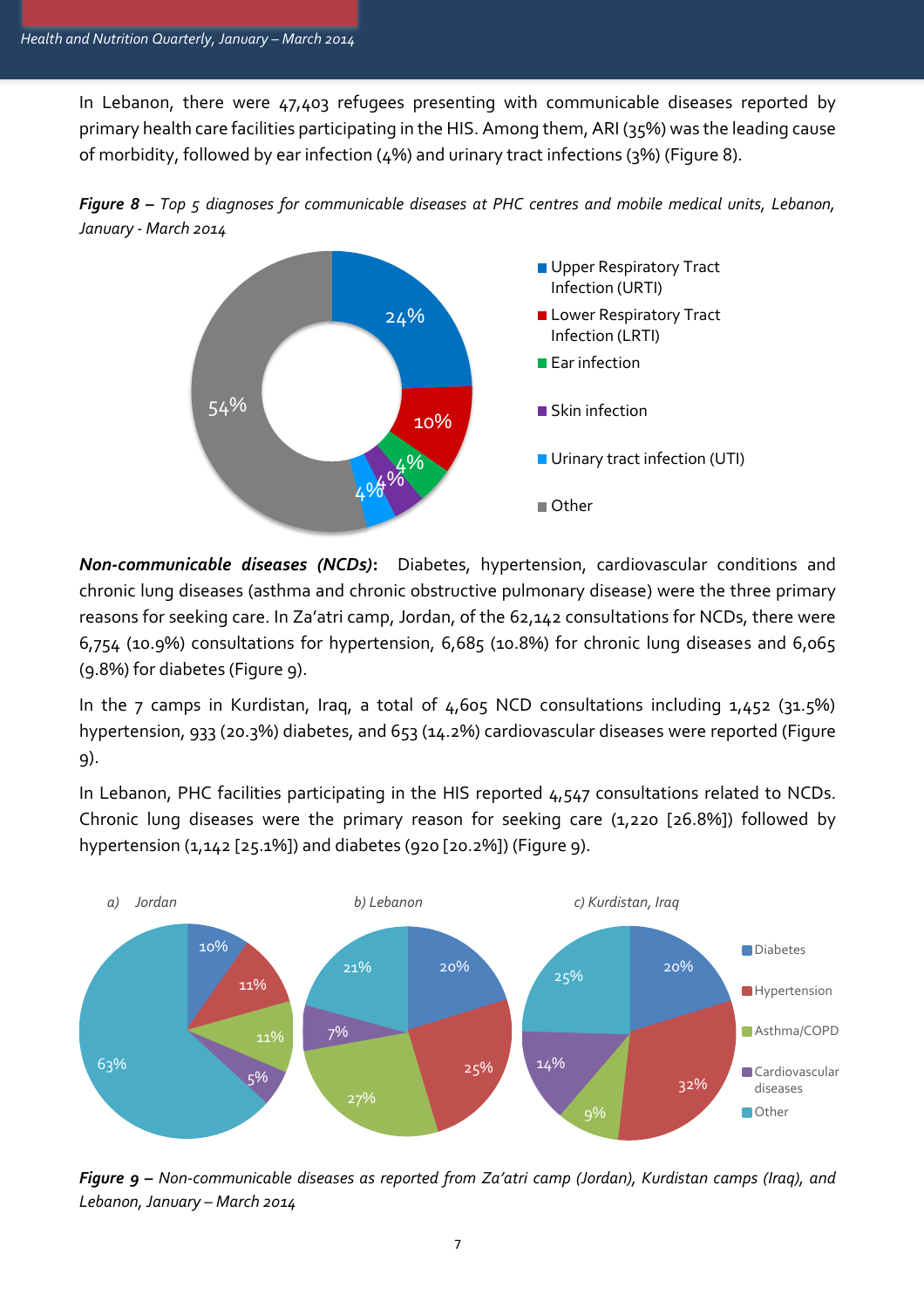## **Mental Health**

Figure 10 (below) shows the proportion of major mental health conditions for which care was sought in Lebanon, Iraq and Jordan.

Among reporting PHC centres in Lebanon, there were 713 consultations reported. The top three conditions for which care was sought were severe emotional disorders 250 (35.1%), epilepsy/seizures 143 (20.1%) and mental retardation/intellectual disability 69 (9.7%) (Figure 10). In Za'atri camp, Jordan, there were 6,437 consultations. The top three conditions were severe emotional disorders 1,683 (26.1%), medically unexplained somatic complaints 1,134 (17.6%) and epilepsy/seizures 846 (13.1%) (Figure 10). In Kurdistan camps, Iraq, there were 1,047 mental health consultations reported. The main three conditions reported were severe emotional disorders 203 (19.4%), epilepsy/seizures 112 (10.7%), and psychotic disorders 88 (8.4%) (Figure 10).



*Figure 10 – Mental health conditions in Jordan (Za'atri camp), Iraq (Kurdistan camps) and Lebanon (reporting primary health clinics), January – March 2014*

# **Injuries**

Between January and March 2014, a total of 9,859 injury-related consultations were reported from 7 refugee camps in Kurdistan (Iraq), Za'atri camp (Jordan), and participating health facilities in Lebanon.

Of the 6,449 consultations reported in Kurdistan, unintentional injuries 1420 (22%), and burns 996 (15%) were the main causes of injury.

In Za'atri camp, Jordan, the reported injury-related consultations were 2,765. Among them, warrelated injury 1285 (46%) and non-war related assault 650 (24%) were the main reported causes of injury-related consultations.

In Lebanon, 645 consultations were reported by participating facilities. Among them, intentional injuries 107 (17%) and burns 97 (15%) were the main reported reasons for seeking care.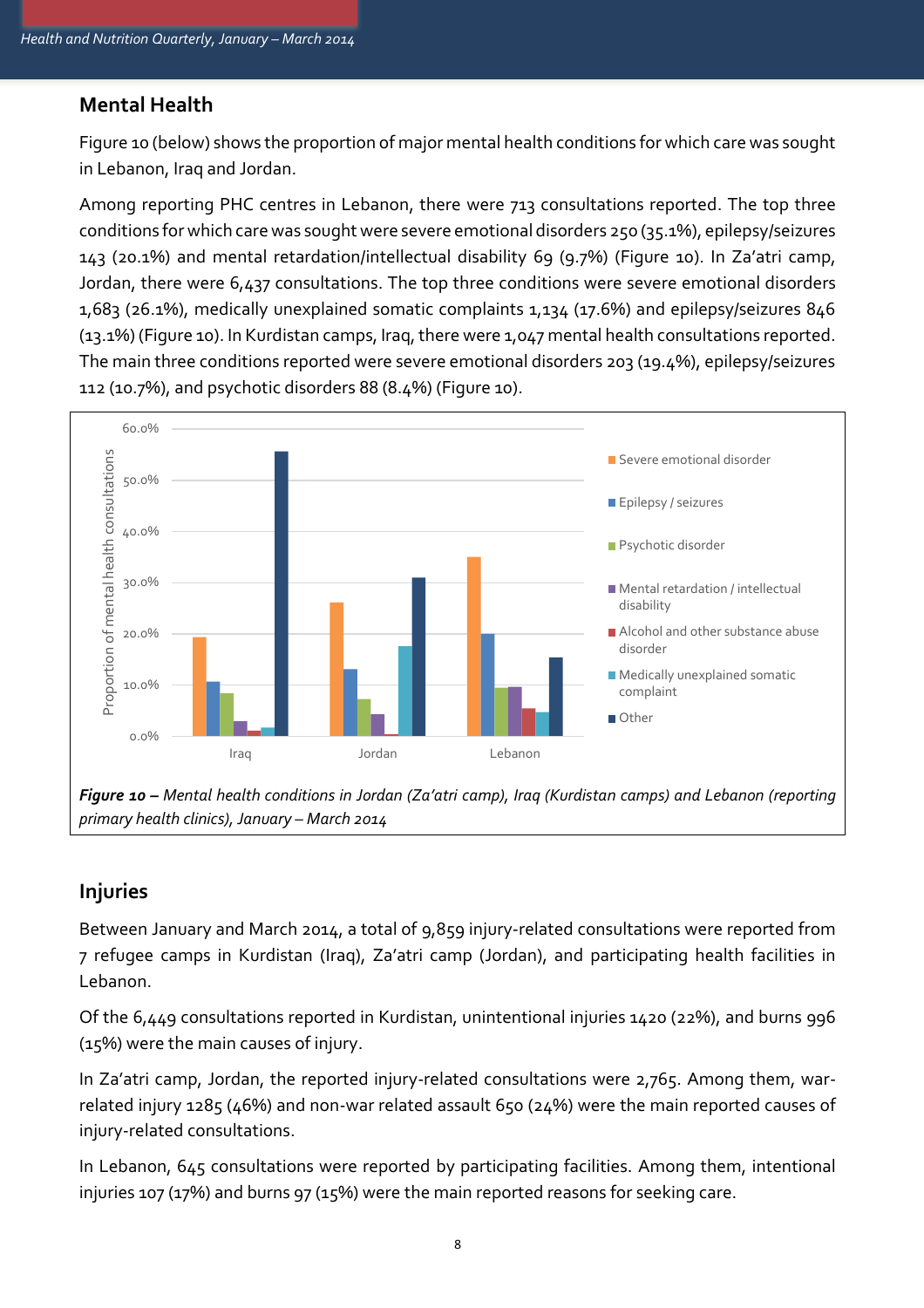### **Reproductive health**

During the first quarter of 2014, 8,356 women registered at antenatal care facilities in the 7 Kurdistan camps of Iraq, reporting facilities in Lebanon, and Za'atri camp, Jordan.

Among the 1,901 women who received their first antenatal care in Kurdistan, Iraq, 94.7% were registered within their first trimester. At least 415 women completed post-natal care at the camp facilities during this period. In Lebanon, among the 2,485 women who received their first antennal care at facilities reporting to the HIS, 57.3% received their initial care during the first trimester.

Of the 3,970 women who received their first antenatal care between January and March in Za'atri, Jordan, 1,856 (46.7%) received their initial care before the end of the first trimester. There were 711 deliveries at facilities within the camp in Za'atri (crude birth rate, 29.6 per 1000 per year). Among the women who delivered,  $35\%$  had at least 4 antenatal care visits,  $17\%$  had received 2 or more tetanus toxoid vaccines, and 68% were screened for anaemia. All births reported were attended to by skilled birth attendants and 15% were caesarean deliveries. The number of women who reported to have attended at least 3 post-natal care clinics within 6 weeks of delivery was 1,616 (coverage, 229%). This high postnatal coverage (>100%) may partly be due to incorrect reporting of all postnatal clinic visits as third visits (third visits are used to measure coverage).

#### **Diseases surveillance**

In Za'atari camp Jordan, 10 cases of suspected measles (2 subsequently confirmed) were reported between January and March 2014. Za'atri also reported 6 cases of suspected non-meningeococcal meninigitis, and 46 cases of hepatitis A associated acute jaundice syndrome. There were no confirmed outbreaks of diarrhoeal diseases (see Figure 7 for incidence in 4 camps).

In Kurdistan camps, Iraq, 4 cases of suspected measles (1 subsequently confirmed)and 1 case of nonmeningeococcal meningitis were reported. There were 139 cases of hepatitis A associated acute jaundice syndrome reported. While in several camps elevated incidence of bloody and/or watery diarrhoea were observed occasionally (see weekly, monthly and quarterly camp reports published [elsewhere\)](http://data.unhcr.org/syrianrefugees/country.php?id=103), no outbreak was confirmed. Routine vaccination coverage estimates for key vaccines were BCG, 86%; DPT/Pentavalent third dose, 83%; oral polio third dose, 84%; measles, 77%; MMR, 99%; and rotavirus third dose, 60%. Vitamin A coverage was estimated at 97%.

In Lebanon, 8 cases of suspected measles, 18 cases of non-meningeococcal meningitis, and 28 cases of hepatitis A associated acute jaundice syndrome were reported by participating facilities. No details on confirmation were available.

*Polio:* In Lebanon, 1 case of non-polio acute flaccid paralysis (AFP) was reported, while 2 cases each of non-polio AFP were reported from Kurdistan camps, Iraq and Za'atri camp, Jordan.

There was no case of confirmed paralytic polio among refugees in the region.

Outside refugee camps, 1 case of confirmed paralytic polio with date of onset 10 February 2014 was confirmed in Baghdad, Iraq. Genetic sequencing suggests close relationship with virus circulating in Hassakeh, Syria. No new cases of wild polio virus was detected. Multiple rounds of mass polio vaccinations were carried out in all camps.